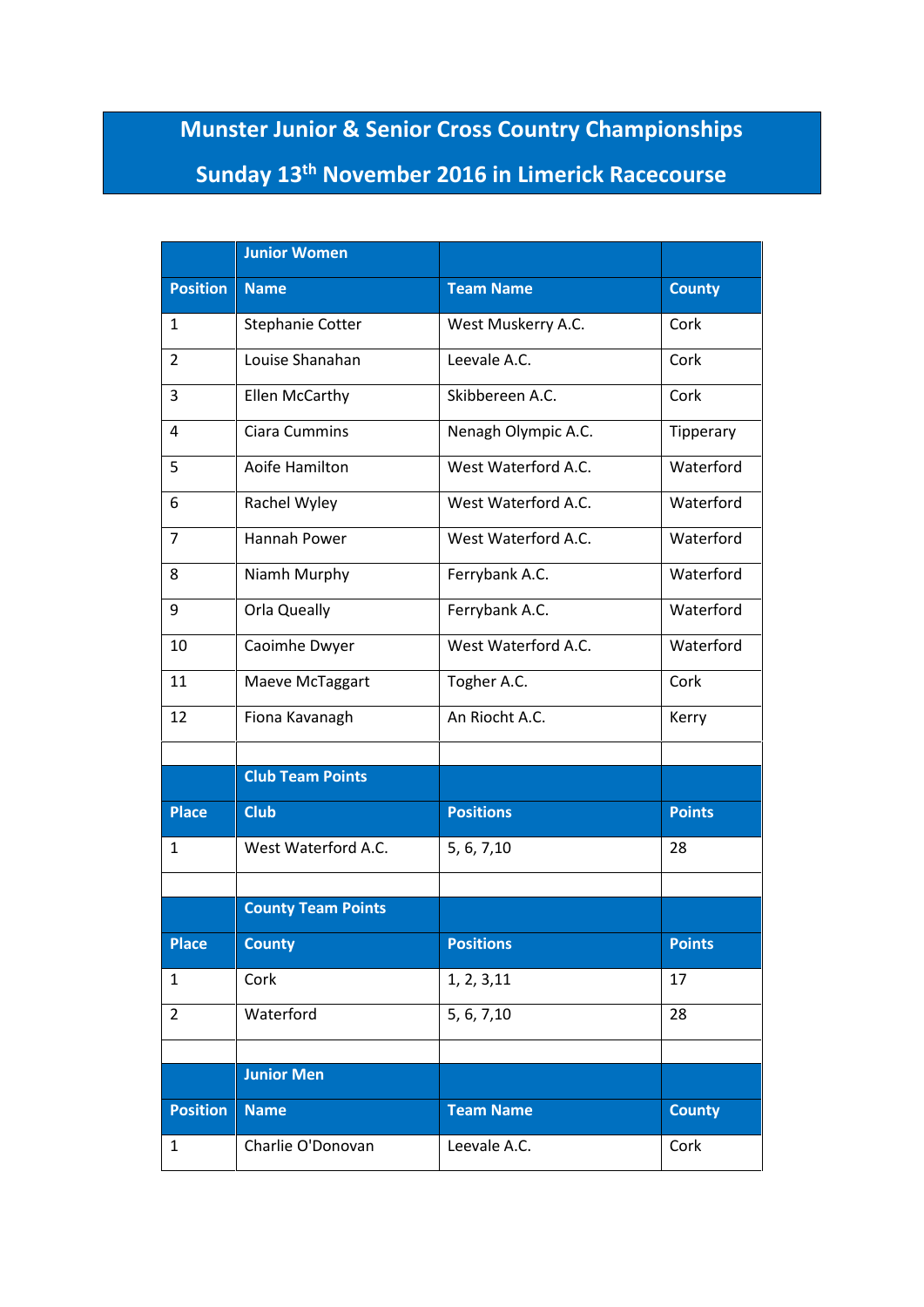| 2              | Luke Horgan                | Leevale A.C.        | Cork          |
|----------------|----------------------------|---------------------|---------------|
| 3              | David Fox                  | Leevale A.C.        | Cork          |
| 4              | John Muckian               | Bandon A.C.         | Cork          |
| 5              | Evan Byrne                 | Togher A.C.         | Cork          |
| 6              | Patrick O'Rourke           | Ennis Track A.C.    | Clare         |
| $\overline{7}$ | <b>Niall Blackwell</b>     | West Waterford A.C. | Waterford     |
| 8              | James Whelan               | Ennis Track A.C.    | Clare         |
| 9              | Darragh Browne             | Lios Tuathail A.C.  | Kerry         |
| 10             | <b>Bakhit Khamis Barra</b> | Ennis Track A.C.    | Clare         |
| 11             | Seamus Gallagher           | West Muskerry A.C.  | Cork          |
| 12             | <b>Matthew Murnane</b>     | Leevale A.C.        | Cork          |
| 13             | Shane O'Riordan            | West Waterford A.C. | Waterford     |
| 14             | Robbie Mulhall             | Leevale A.C.        | Cork          |
| 15             | Mark Fahy                  | Ennis Track A.C.    | Clare         |
| 16             | Aaron Slattery             | Ennis Track A.C.    | Clare         |
|                |                            |                     |               |
|                |                            |                     |               |
|                | <b>Club Team Points</b>    |                     |               |
| <b>Place</b>   | <b>Club</b>                | <b>Positions</b>    | <b>Points</b> |
| 1              | Leevale A.C.               | 1, 2, 3, 12.        | 18            |
| $\overline{2}$ | Ennis Track A.C.           | 6, 8, 10, 15        | 39            |
|                |                            |                     |               |
|                | <b>County Team Points</b>  |                     |               |
| <b>Place</b>   | <b>County</b>              | <b>Positions</b>    | <b>Points</b> |
| 1              | Cork                       | 1, 2, 3, 4          | 10            |
| 2              | Clare                      | 6, 8, 10, 15        | 39            |
|                |                            |                     |               |
|                | <b>Senior Women</b>        |                     |               |
| $\mathbf{1}$   | Siobhan O'Doherty          | Borrisokane A.C.    | Tipperary     |
| $\overline{2}$ | Rosemary Ryan              | Dooneen A.C.        | Limerick      |
| 3              | Martina Kiely              | St. Finbarrs A.C.   | Cork          |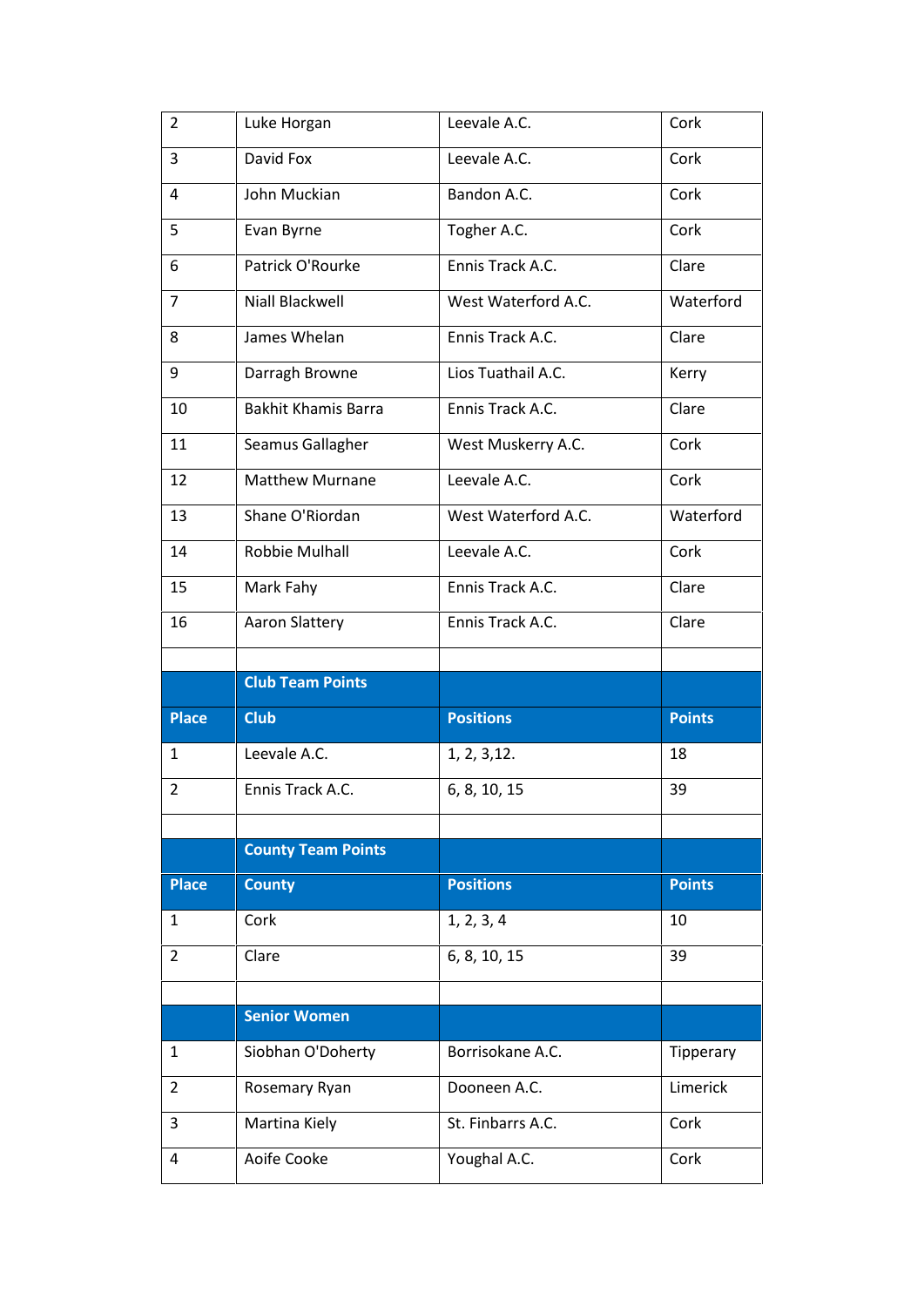| 5              | Amy O'Donoghue        | Emerald A.C.                  | Limerick  |
|----------------|-----------------------|-------------------------------|-----------|
| 6              | Jessica Coyne         | Dooneen A.C.                  | Limerick  |
| $\overline{7}$ | Grace Lynch           | Iveragh A.C.                  | Kerry     |
| 8              | Linda Grogan          | Dundrum A.C.                  | Tipperary |
| 9              | Hikka Kontro          | Limerick A.C.                 | Limerick  |
| 10             | Caitríona Farrell     | An Brú A.C.                   | Limerick  |
| 11             | Karina Teahan         | St. Finbarrs A.C.             | Kerry     |
| 12             | Dee Grady             | Ennis Track A.C.              | Clare     |
| 13             | Noreen MacKey         | Kilmurray/Ibrick/N.Clare A.C. | Clare     |
| 14             | Claire Madigan        | St. John's A.C.               | Clare     |
| 15             | Siobhan Lennon        | Ennis Track A.C.              | Clare     |
| 16             | Niamh De Hora         | Farranfore Maine Valley A.C.  | Kerry     |
| 17             | Ann McPhail           | Dooneen A.C.                  | Limerick  |
| 18             | Mary Louise Ryan      | Mooreabbey Milers A.C.        | Tipperary |
| 19             | <b>Becky Coughlan</b> | Ennis Track A.C.              | Clare     |
| 20             | Phil Ryan             | Ballynonty A.C.               | Tipperary |
| 21             | Ann Marie Connellan   | Ennis Track A.C.              | Clare     |
| 22             | Elaine O'Donoghue     | Riverstick/Kinsale A.C.       | Cork      |
| 23             | Mary O'Connor         | An Riocht A.C.                | Kerry     |
| 24             | Jane O'Leary          | Ennis Track A.C.              | Clare     |
| 25             | Verena Tarpey         | Dooneen A.C.                  | Limerick  |
| 26             | Dymphna Ryan          | Dundrum A.C.                  | Tipperary |
| 27             | Ailbhe Dempsey        | West Limerick A.C.            | Limerick  |
| 28             | Aisling Ahern         | An Brú A.C.                   | Limerick  |
| 29             | Shona O'Flynn         | Dooneen A.C.                  | Limerick  |
| 30             | Catherine Murphy      | Gneeveguilla A.C.             | Kerry     |
| 31             | Deirdre Enright       | An Riocht A.C.                | Kerry     |
| 32             | Martha Quirke         | Dundrum A.C.                  | Tipperary |
| 33             | Karen Raine           | Dooneen A.C.                  | Limerick  |
| 34             | Mairead Julian        | Dundrum A.C.                  | Tipperary |
|                |                       |                               |           |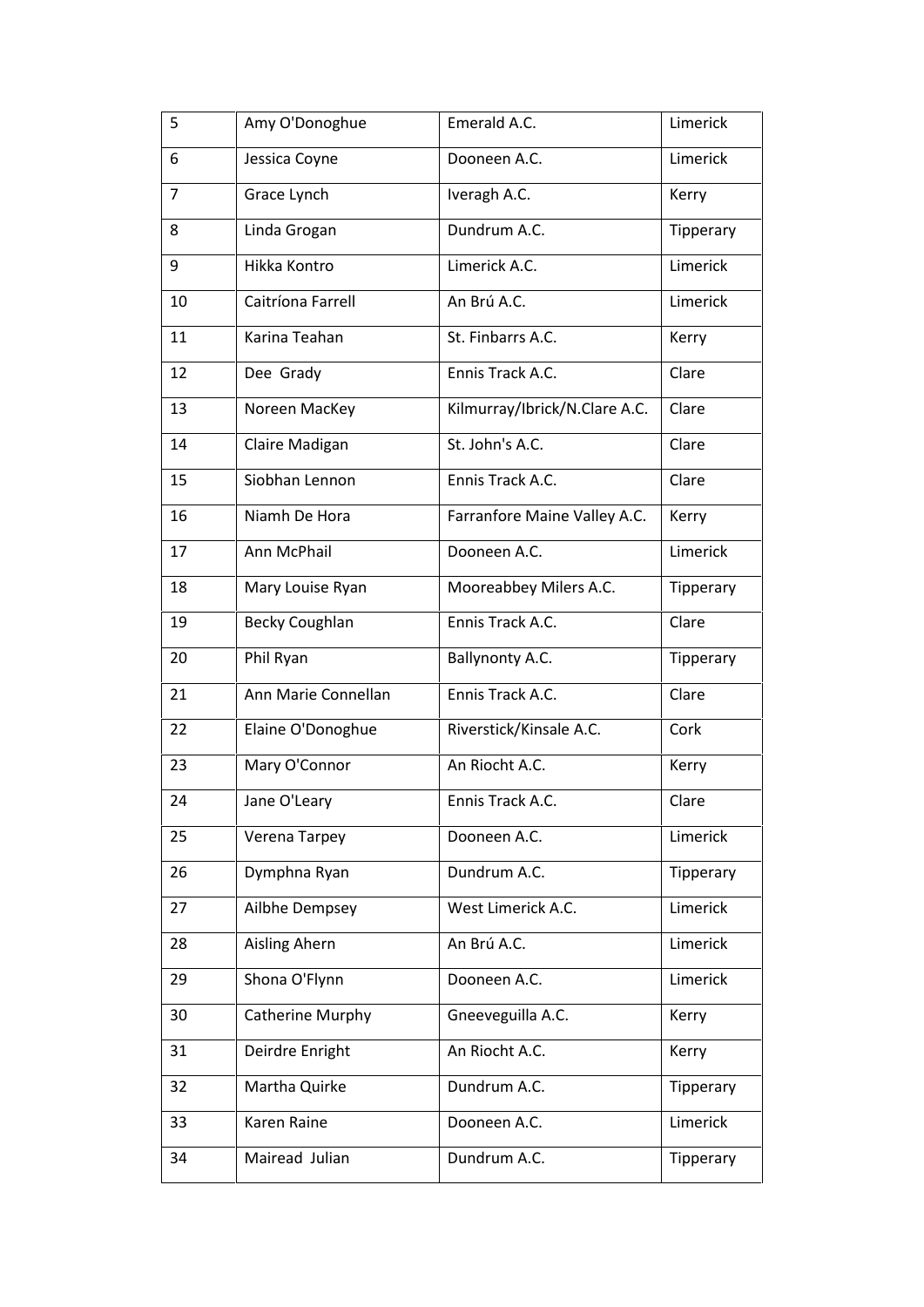| Liz Heaslip<br>An Riocht A.C.<br>Kerry<br>36<br>Limerick<br>37<br>Marie Keane<br>Dooneen A.C.<br>38<br>Helena Shanahan<br>An Riocht A.C.<br>Kerry<br><b>Club Team Points</b><br><b>Place</b><br><b>Club</b><br><b>Positions</b><br><b>Points</b><br>Dooneen A.C.<br>50<br>$\mathbf{1}$<br>2, 6, 17, 25<br>Ennis Track A.C.<br>$\overline{2}$<br>12, 15, 19, 21<br>67<br>Dundrum A.C.<br>3<br>8, 26, 32, 34<br>100<br>An Riocht A.C.<br>4<br>23, 31, 36, 38<br>128<br><b>County Team Points</b><br><b>Positions</b><br><b>Place</b><br><b>County</b><br><b>Points</b><br>Limerick<br>2, 5, 6, 9<br>22<br>1<br>$\overline{2}$<br>1, 8, 18, 20<br>47<br>Tipperary<br>3<br>54<br>Clare<br>12, 13, 14, 15<br>57<br>4<br>Kerry<br>7, 11, 16, 23<br><b>Senior Men</b><br>Dara Chesser<br>Ennis Track A.C.<br>1<br>Clare<br>Sean McGrath<br>East Cork A.C.<br>Cork<br>2<br>Rathfarnham W.S.A.F. A.C.<br>3<br>Sean Hehir<br>Clare<br>Karl Fitzmaurice<br>Ennis Track A.C.<br>Clare<br>4<br><b>Damien Landers</b><br>Ennis Track A.C.<br>Clare<br>5<br>Kevin Maunsell<br>Clonmel A.C.<br>6<br>Tipperary<br>Ennis Track A.C.<br>$\overline{7}$<br>Rory Chesser<br>Clare<br>Limerick<br>Michael Carmody<br>An Brú A.C.<br>8<br>9<br>Ben Thistlewood<br>Leevale A.C.<br>Cork<br>St. John's A.C.<br>10<br>Kenneth Rogers<br>Clare<br>Tim O'Connor<br>11<br>An Riocht A.C.<br>Cork | 35 | <b>Edel Henriques</b> | West Limerick A.C. | Limerick |
|---------------------------------------------------------------------------------------------------------------------------------------------------------------------------------------------------------------------------------------------------------------------------------------------------------------------------------------------------------------------------------------------------------------------------------------------------------------------------------------------------------------------------------------------------------------------------------------------------------------------------------------------------------------------------------------------------------------------------------------------------------------------------------------------------------------------------------------------------------------------------------------------------------------------------------------------------------------------------------------------------------------------------------------------------------------------------------------------------------------------------------------------------------------------------------------------------------------------------------------------------------------------------------------------------------------------------------------------------------------------|----|-----------------------|--------------------|----------|
|                                                                                                                                                                                                                                                                                                                                                                                                                                                                                                                                                                                                                                                                                                                                                                                                                                                                                                                                                                                                                                                                                                                                                                                                                                                                                                                                                                     |    |                       |                    |          |
|                                                                                                                                                                                                                                                                                                                                                                                                                                                                                                                                                                                                                                                                                                                                                                                                                                                                                                                                                                                                                                                                                                                                                                                                                                                                                                                                                                     |    |                       |                    |          |
|                                                                                                                                                                                                                                                                                                                                                                                                                                                                                                                                                                                                                                                                                                                                                                                                                                                                                                                                                                                                                                                                                                                                                                                                                                                                                                                                                                     |    |                       |                    |          |
|                                                                                                                                                                                                                                                                                                                                                                                                                                                                                                                                                                                                                                                                                                                                                                                                                                                                                                                                                                                                                                                                                                                                                                                                                                                                                                                                                                     |    |                       |                    |          |
|                                                                                                                                                                                                                                                                                                                                                                                                                                                                                                                                                                                                                                                                                                                                                                                                                                                                                                                                                                                                                                                                                                                                                                                                                                                                                                                                                                     |    |                       |                    |          |
|                                                                                                                                                                                                                                                                                                                                                                                                                                                                                                                                                                                                                                                                                                                                                                                                                                                                                                                                                                                                                                                                                                                                                                                                                                                                                                                                                                     |    |                       |                    |          |
|                                                                                                                                                                                                                                                                                                                                                                                                                                                                                                                                                                                                                                                                                                                                                                                                                                                                                                                                                                                                                                                                                                                                                                                                                                                                                                                                                                     |    |                       |                    |          |
|                                                                                                                                                                                                                                                                                                                                                                                                                                                                                                                                                                                                                                                                                                                                                                                                                                                                                                                                                                                                                                                                                                                                                                                                                                                                                                                                                                     |    |                       |                    |          |
|                                                                                                                                                                                                                                                                                                                                                                                                                                                                                                                                                                                                                                                                                                                                                                                                                                                                                                                                                                                                                                                                                                                                                                                                                                                                                                                                                                     |    |                       |                    |          |
|                                                                                                                                                                                                                                                                                                                                                                                                                                                                                                                                                                                                                                                                                                                                                                                                                                                                                                                                                                                                                                                                                                                                                                                                                                                                                                                                                                     |    |                       |                    |          |
|                                                                                                                                                                                                                                                                                                                                                                                                                                                                                                                                                                                                                                                                                                                                                                                                                                                                                                                                                                                                                                                                                                                                                                                                                                                                                                                                                                     |    |                       |                    |          |
|                                                                                                                                                                                                                                                                                                                                                                                                                                                                                                                                                                                                                                                                                                                                                                                                                                                                                                                                                                                                                                                                                                                                                                                                                                                                                                                                                                     |    |                       |                    |          |
|                                                                                                                                                                                                                                                                                                                                                                                                                                                                                                                                                                                                                                                                                                                                                                                                                                                                                                                                                                                                                                                                                                                                                                                                                                                                                                                                                                     |    |                       |                    |          |
|                                                                                                                                                                                                                                                                                                                                                                                                                                                                                                                                                                                                                                                                                                                                                                                                                                                                                                                                                                                                                                                                                                                                                                                                                                                                                                                                                                     |    |                       |                    |          |
|                                                                                                                                                                                                                                                                                                                                                                                                                                                                                                                                                                                                                                                                                                                                                                                                                                                                                                                                                                                                                                                                                                                                                                                                                                                                                                                                                                     |    |                       |                    |          |
|                                                                                                                                                                                                                                                                                                                                                                                                                                                                                                                                                                                                                                                                                                                                                                                                                                                                                                                                                                                                                                                                                                                                                                                                                                                                                                                                                                     |    |                       |                    |          |
|                                                                                                                                                                                                                                                                                                                                                                                                                                                                                                                                                                                                                                                                                                                                                                                                                                                                                                                                                                                                                                                                                                                                                                                                                                                                                                                                                                     |    |                       |                    |          |
|                                                                                                                                                                                                                                                                                                                                                                                                                                                                                                                                                                                                                                                                                                                                                                                                                                                                                                                                                                                                                                                                                                                                                                                                                                                                                                                                                                     |    |                       |                    |          |
|                                                                                                                                                                                                                                                                                                                                                                                                                                                                                                                                                                                                                                                                                                                                                                                                                                                                                                                                                                                                                                                                                                                                                                                                                                                                                                                                                                     |    |                       |                    |          |
|                                                                                                                                                                                                                                                                                                                                                                                                                                                                                                                                                                                                                                                                                                                                                                                                                                                                                                                                                                                                                                                                                                                                                                                                                                                                                                                                                                     |    |                       |                    |          |
|                                                                                                                                                                                                                                                                                                                                                                                                                                                                                                                                                                                                                                                                                                                                                                                                                                                                                                                                                                                                                                                                                                                                                                                                                                                                                                                                                                     |    |                       |                    |          |
|                                                                                                                                                                                                                                                                                                                                                                                                                                                                                                                                                                                                                                                                                                                                                                                                                                                                                                                                                                                                                                                                                                                                                                                                                                                                                                                                                                     |    |                       |                    |          |
|                                                                                                                                                                                                                                                                                                                                                                                                                                                                                                                                                                                                                                                                                                                                                                                                                                                                                                                                                                                                                                                                                                                                                                                                                                                                                                                                                                     |    |                       |                    |          |
|                                                                                                                                                                                                                                                                                                                                                                                                                                                                                                                                                                                                                                                                                                                                                                                                                                                                                                                                                                                                                                                                                                                                                                                                                                                                                                                                                                     |    |                       |                    |          |
|                                                                                                                                                                                                                                                                                                                                                                                                                                                                                                                                                                                                                                                                                                                                                                                                                                                                                                                                                                                                                                                                                                                                                                                                                                                                                                                                                                     |    |                       |                    |          |
|                                                                                                                                                                                                                                                                                                                                                                                                                                                                                                                                                                                                                                                                                                                                                                                                                                                                                                                                                                                                                                                                                                                                                                                                                                                                                                                                                                     |    |                       |                    |          |
|                                                                                                                                                                                                                                                                                                                                                                                                                                                                                                                                                                                                                                                                                                                                                                                                                                                                                                                                                                                                                                                                                                                                                                                                                                                                                                                                                                     |    |                       |                    |          |
|                                                                                                                                                                                                                                                                                                                                                                                                                                                                                                                                                                                                                                                                                                                                                                                                                                                                                                                                                                                                                                                                                                                                                                                                                                                                                                                                                                     |    |                       |                    |          |
|                                                                                                                                                                                                                                                                                                                                                                                                                                                                                                                                                                                                                                                                                                                                                                                                                                                                                                                                                                                                                                                                                                                                                                                                                                                                                                                                                                     |    |                       |                    |          |
|                                                                                                                                                                                                                                                                                                                                                                                                                                                                                                                                                                                                                                                                                                                                                                                                                                                                                                                                                                                                                                                                                                                                                                                                                                                                                                                                                                     |    |                       |                    |          |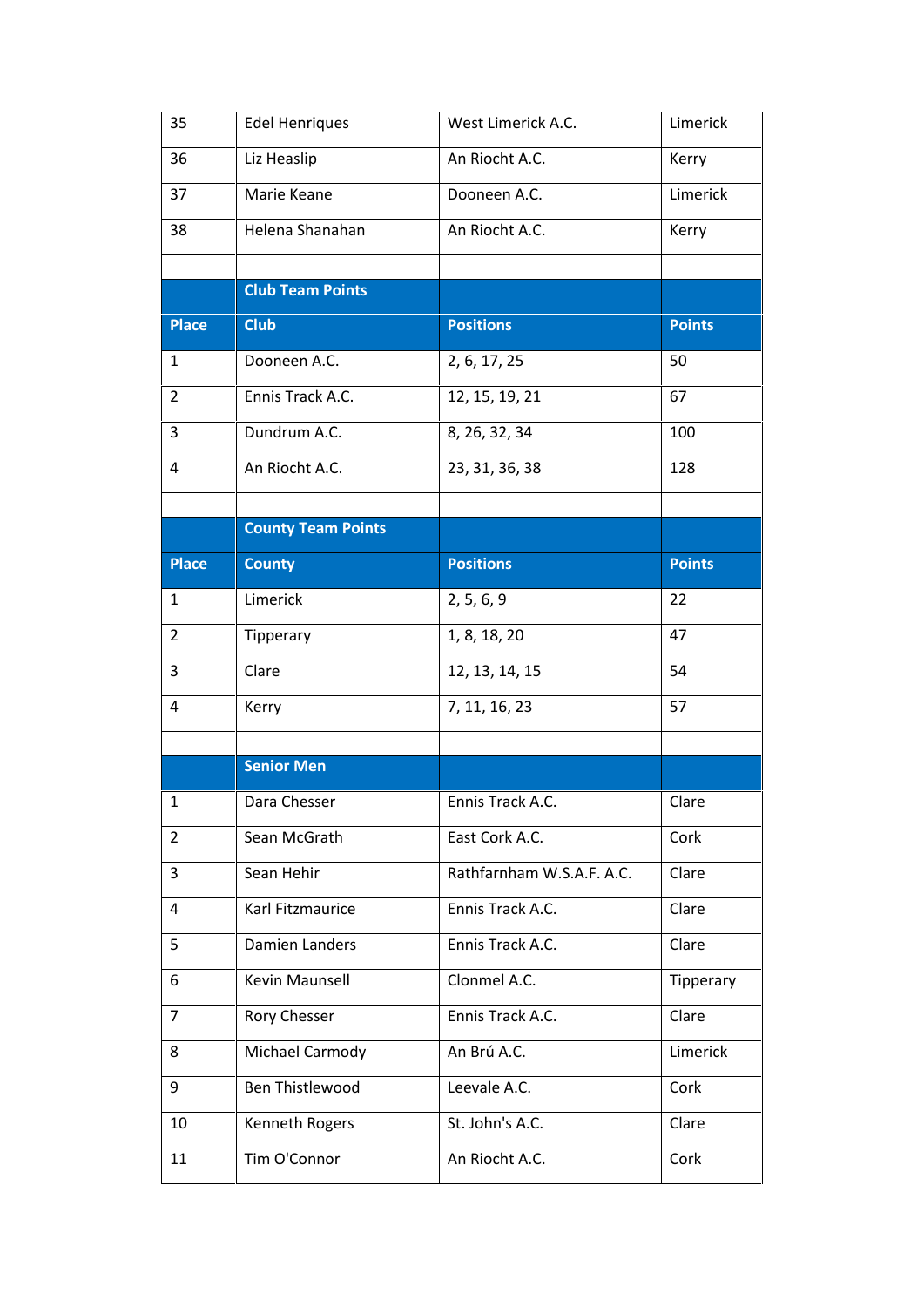| 12 | Kevin Moore            | Dundrum A.C.                  | Tipperary |
|----|------------------------|-------------------------------|-----------|
| 13 | James McCarthy         | East Cork A.C.                | Cork      |
| 14 | <b>Andrew Connick</b>  | Ferrybank A.C.                | Waterford |
| 15 | Patrick Chesser        | Ennis Track A.C.              | Clare     |
| 16 | William Maunsell       | Clonmel A.C.                  | Tipperary |
| 17 | Julio Cesar Castro     | Kilmurray/Ibrick/N.Clare A.C. | Clare     |
| 18 | Fergus Meade           | East Cork A.C.                | Cork      |
| 19 | <b>Anthony Mannix</b>  | Leevale A.C.                  | Cork      |
| 20 | Cian Murphy            | Iveragh A.C.                  | Kerry     |
| 21 | <b>Thomas Garrahy</b>  | Kilmurray/Ibrick/N.Clare A.C. | Clare     |
| 22 | <b>Tony Fogarty</b>    | Templemore A.C.               | Tipperary |
| 23 | Seán Quirke            | Bilboa A.C.                   | Limerick  |
| 24 | <b>Frank Hayes</b>     | East Cork A.C.                | Cork      |
| 25 | Kevin Chesser          | Ennis Track A.C.              | Clare     |
| 26 | John Kinsella          | Bilboa A.C.                   | Limerick  |
| 27 | Declan Guina           | West Limerick A.C.            | Limerick  |
| 28 | Colm Bradshaw          | Dundrum A.C.                  | Tipperary |
| 29 | <b>Paddy Cummins</b>   | Moycarkey Coolcroo A.C.       | Tipperary |
| 30 | <b>Kieran Lees</b>     | Mooreabbey Milers A.C.        | Tipperary |
| 31 | Gerard Guina           | West Limerick A.C.            | Limerick  |
| 32 | <b>Brian Gallagher</b> | Ferrybank A.C.                | Waterford |
| 33 | Shane O'Rahilly        | Ferrybank A.C.                | Waterford |
| 34 | Ruairi O'Donnell       | Ferrybank A.C.                | Waterford |
| 35 | <b>Dermot Hayes</b>    | Dundrum A.C.                  | Tipperary |
| 36 | Nigel O'Flaherty       | Clonmel A.C.                  | Tipperary |
| 37 | Martin Keane           | Dundrum A.C.                  | Tipperary |
| 38 | Joseph Feery           | Clonmel A.C.                  | Tipperary |
| 39 | Warran Roche           | Ferrybank A.C.                | Waterford |
| 40 | Louis O'Carroll        | Ferrybank A.C.                | Waterford |
| 41 | Mike Sheehy            | West Limerick A.C.            | Limerick  |
|    |                        |                               |           |